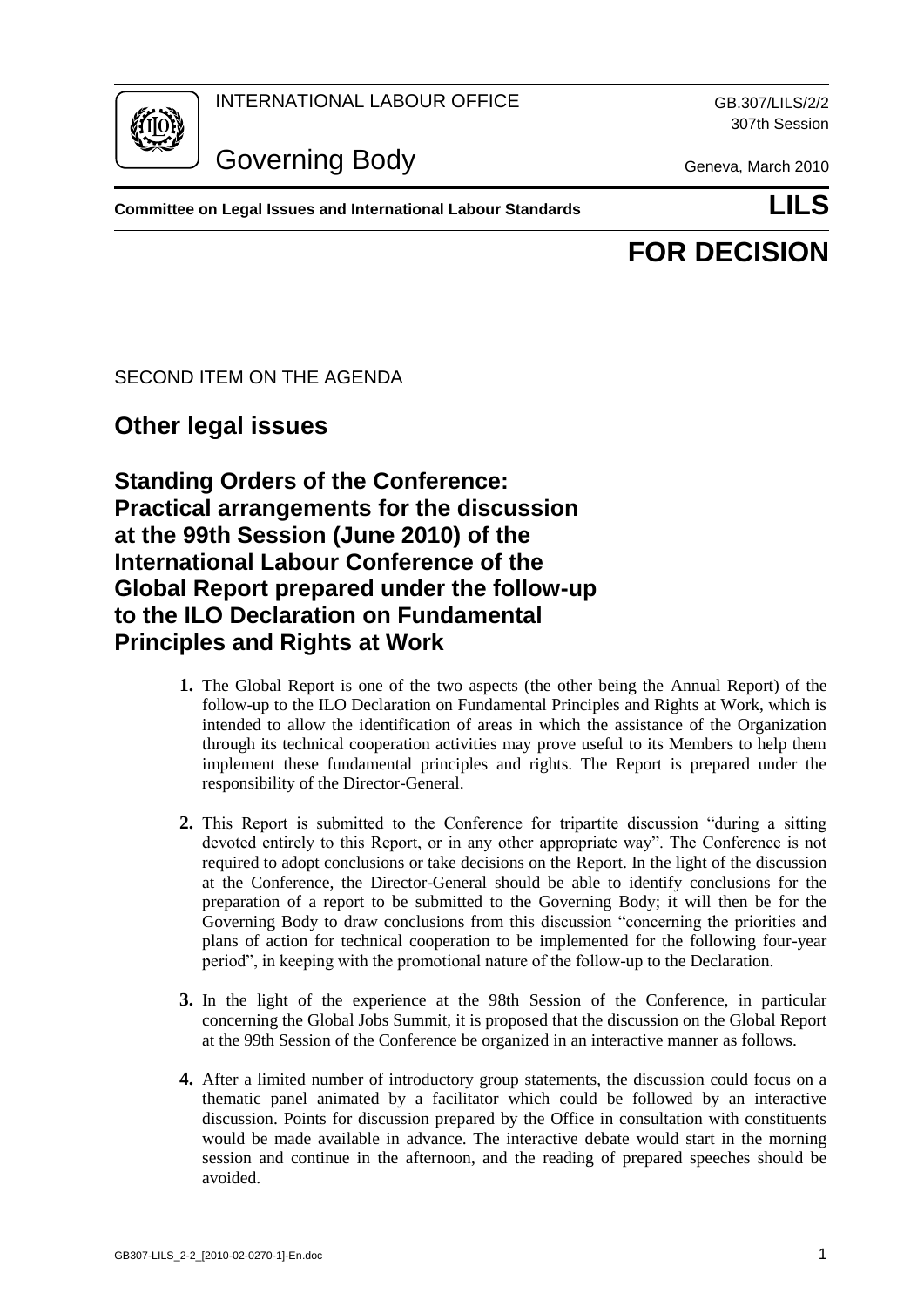- **5.** To this end, it is proposed that the provisional ad hoc arrangements referred to in the appendix, which include the proposal for the suspensions of a number of Standing Orders of the Conference be recommended to the Governing Body in view of their submission to the 99th Session of the International Labour Conference.
- **6.** *The Committee may wish to recommend to the Governing Body that it invite the Conference, at its 99th Session, to adopt the provisional ad hoc arrangements set out in the appendix concerning the discussion of the Global Report under the follow-up to the ILO Declaration on Fundamental Principles and Rights at Work and any necessary procedural decisions to give them effect.*

Geneva, 16 February 2010.

*Point for decision:* Paragraph 6.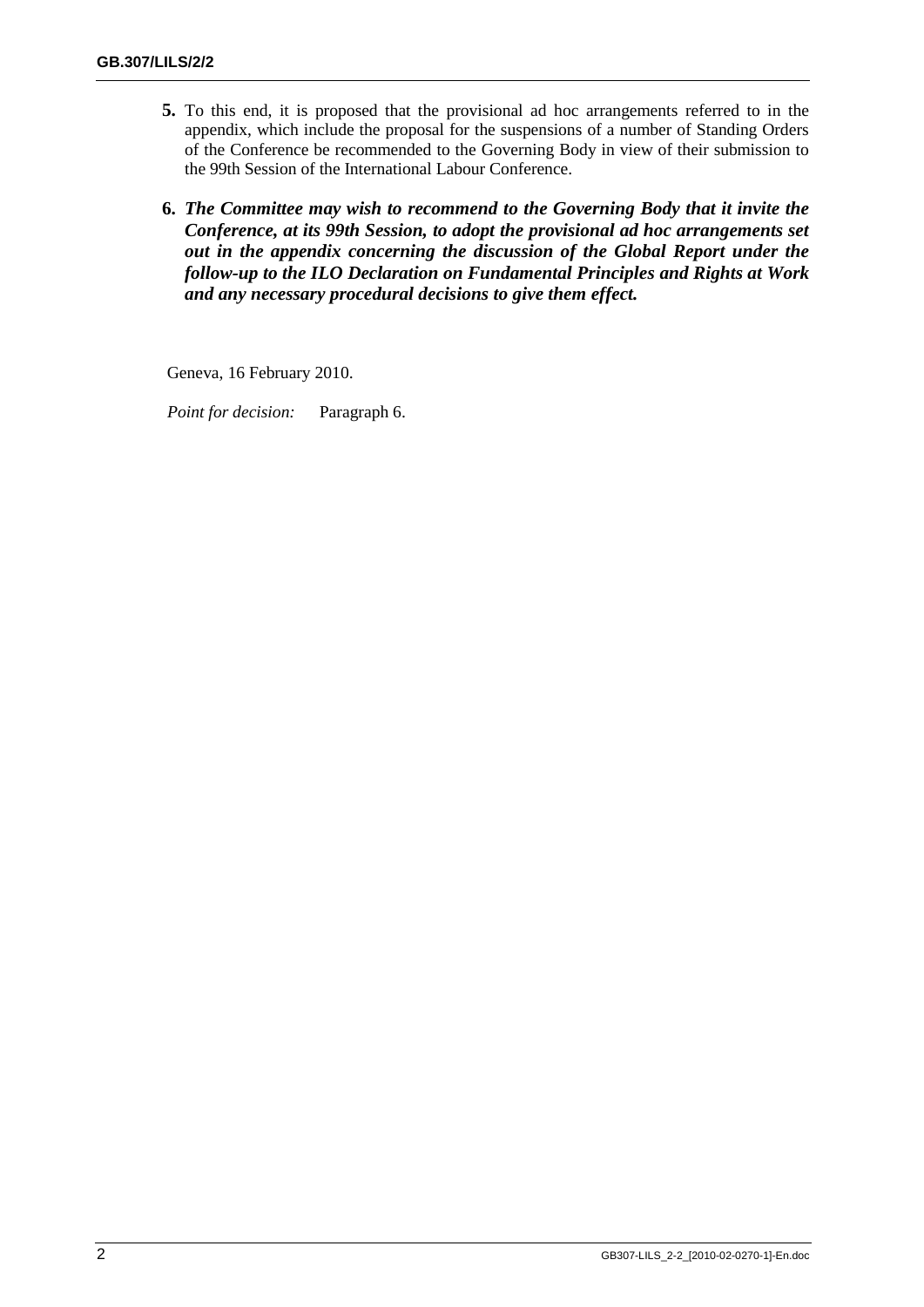# **Appendix**

**Ad hoc arrangements for the discussion of the Global Report under the follow-up to the 1998 Declaration at the 99th Session of the International Labour Conference**

#### *Principle of the discussion*

Having regard to the various options referred to in the annex to the Declaration, the Governing Body recommends that the Global Report submitted to the Conference by the Director-General be dealt with by the Conference, separately from the Director-General's Reports under article 12 of the Standing Orders of the Conference.

#### *Timing of the discussion*

A single sitting (half a day) should be convened for the thematic discussion of the Global Report, with the possibility, if necessary, of extending the sitting. In order to take account of the programme of work of the Conference and of the fact that a number of ministers who usually are present during the second week of the Conference may wish to take the floor, the discussion of the Global Report should be held during the second week of the Conference. The date will be determined by the Selection Committee.

#### *Procedure for the discussion*

The separate discussion of the Global Report should focus on a thematic panel animated by a facilitator which could be followed by interactive discussions. Points for discussion would be prepared in advance of the Conference. The reading of prepared speeches should be avoided. The course of action recommended above implies in particular that the statements made during the discussion of the Global Report should not fall under the limitation concerning the number of statements by each speaker in plenary provided for in article 12, paragraph 3, and article 14, paragraph 3, of the Standing Orders, and that the discussion should not be governed by the provisions of article 14, paragraph 6, concerning the time limit for speeches. Furthermore, exchanges of views on the suggested points for thematic discussion would not be subject to the restrictions laid down in article 14, paragraph 2, concerning the order in which speakers are called. These provisions should accordingly be proposed for suspension under the procedure provided for in article 76 of the Standing Orders to the extent necessary for the discussion of the Global Report.

#### *Organization of the discussion*

Given that the thematic discussion is not intended to lead to the adoption of conclusions or decisions by the Conference, on the one hand, and in consideration of the abovementioned suspensions of the Standing Orders, on the other, the Selection Committee may decide that this discussion should be conducted as a plenary committee that can convene at the same time as the plenary and be chaired by one of the Officers of the Conference. Should the need arise, the Chairperson might be assisted by one or more facilitators.